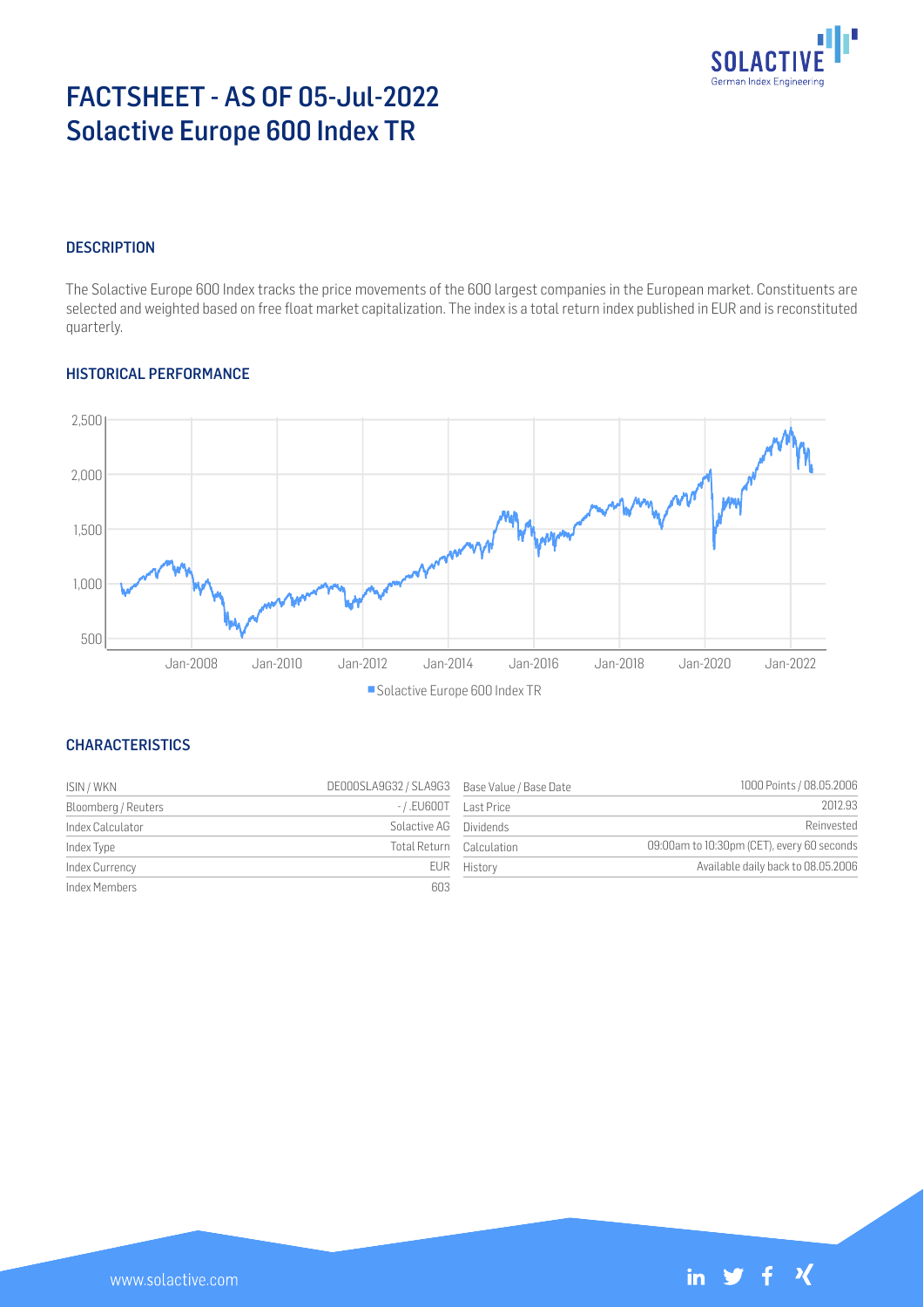

## FACTSHEET - AS OF 05-Jul-2022 Solactive Europe 600 Index TR

## **STATISTICS**

| <b>EUR</b>         | 30D       | 90D        | 180D       | 360D                  | <b>YTD</b> | Since Inception       |
|--------------------|-----------|------------|------------|-----------------------|------------|-----------------------|
| Performance        | $-8.80\%$ | $-10.80\%$ | $-16.11\%$ | $-10.09\%$            | $-16.11\%$ | 101.29%               |
| Performance (p.a.) |           |            |            |                       |            | 4.42%                 |
| Volatility (p.a.)  | 21.75%    | 19.40%     | 21.60%     | 17.86%                | 21.40%     | 19.39%                |
| High               | 2227.68   | 2291.13    | 2399.55    | 2429.10               | 2429.10    | 2429.10               |
| Low                | 2012.93   | 2012.93    | 2012.93    | 2012.93               | 2012.93    | 506.17                |
| Sharpe Ratio*      | $-3.07$   | $-1.88$    | $-1.36$    | $-0.54$               | $-1.34$    | 0.26                  |
| Max. Drawdown      | $-9.64\%$ | $-12.14%$  | $-16.11\%$ | $-17.13%$             | $-17.13%$  | $-58.26%$             |
| VaR 95 \ 99        |           |            |            | $-31.8\%$ \ $-57.7\%$ |            | $-30.4\%$ \ $-57.7\%$ |
| CVaR 95 \ 99       |           |            |            | $-45.2\%$ \ $-60.1\%$ |            | $-48.4\%$ \ $-80.4\%$ |

\* Up to 31 December 2021, ex-post Sharpe ratios use as input for the risk free rate term the London Inter-Bank Offered rates in the respective currencies of the index and at a term equal to the observation period. From 3 J 2022 onwards, Sharpe ratios will be / are calculated using as reference risk free rate input the overnight replacement rate for these currencies, namely SONIA (for GBP), SOFR (for USD) and EURIBOR Overnight (for EUR).

#### COMPOSITION BY CURRENCIES



## COMPOSITION BY COUNTRIES



# TOP COMPONENTS AS OF 05-Jul-2022

| Company                             | Ticker                | Country   | Currency   | Index Weight (%) |
|-------------------------------------|-----------------------|-----------|------------|------------------|
| <b>NESTLE SA</b>                    | <b>NESN SE Equity</b> | CH        | CHF        | 3.69%            |
| ROCHE HOLDING AG                    | ROG SE Equity         | CH        | CHF        | 2.62%            |
| ASTRAZENECA PLC                     | <b>AZN LN Equity</b>  | GB        | GBP        | 2.19%            |
| NOVARTIS AG                         | NOVN SE Equity        | CH        | CHF        | 2.17%            |
| SHELL PLC                           | SHEL LN Equity        | GB        | GBP        | 2.06%            |
| NOVO NORDISK A/S                    | NOVOB DC Equity       | DK        | <b>DKK</b> | 2.02%            |
| ASMI HOI DING NV                    | <b>ASML NA Equity</b> | <b>NL</b> | <b>EUR</b> | 1.90%            |
| LVMH MOET HENNESSY LOUIS VUITTON SE | MC FP Equity          | <b>FR</b> | <b>EUR</b> | 1.73%            |
| <b>TOTAL ENERGIES SE</b>            | <b>TTE FP Equity</b>  | <b>FR</b> | <b>EUR</b> | 1.49%            |
| HSBC HOLDINGS PLC                   | <b>HSBALN</b> Equity  | GB        | GBP        | 1.43%            |